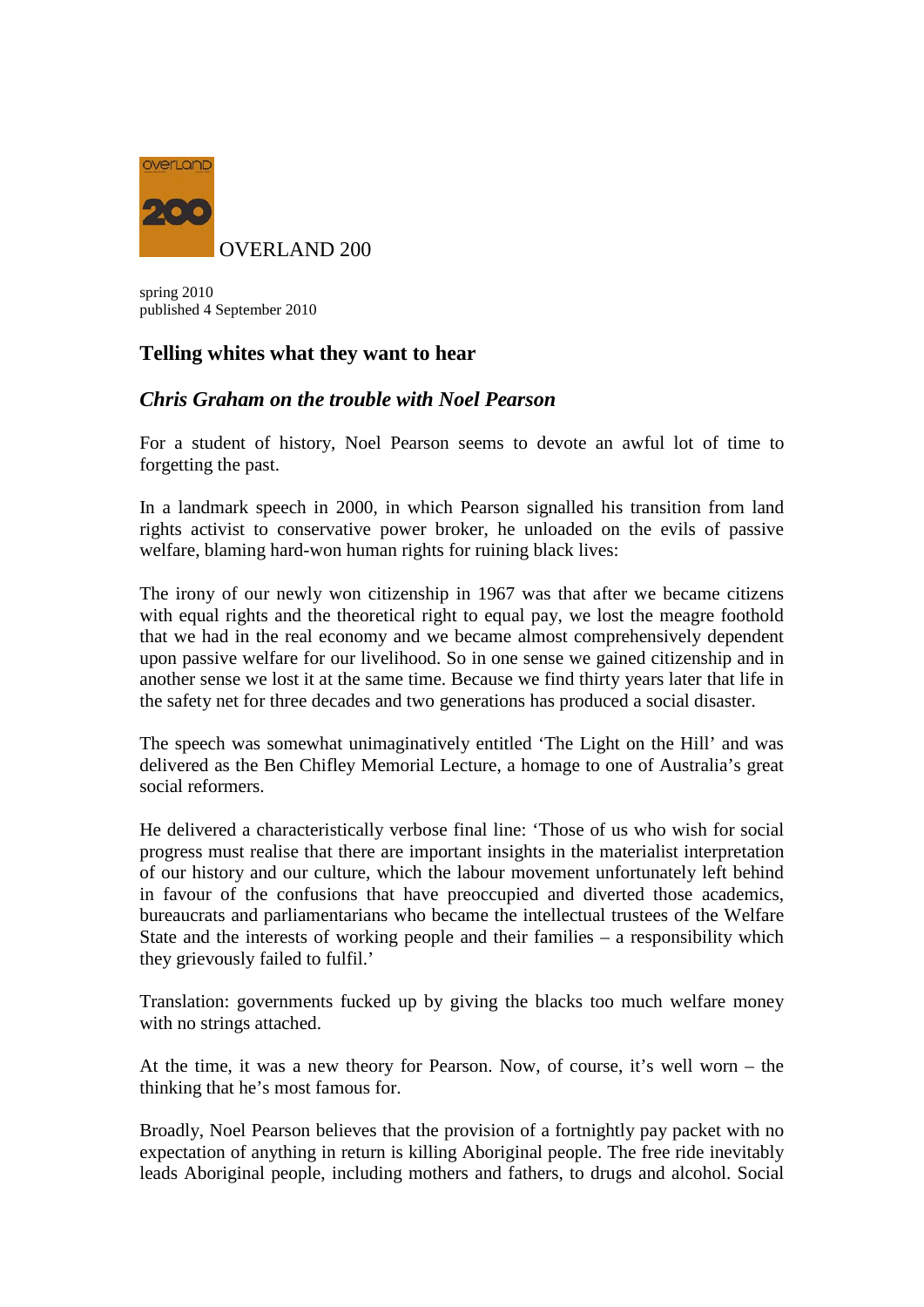norms in Aboriginal communities are subverted. Aboriginal people are locked out of the 'real economy' and into a cycle of dysfunction, abuse and early death. Grog and ganja become the problem, rather than just the symptoms of the bigger problems of dispossession and unemployment.

By and large, you won't get much argument from Aboriginal leaders about the central themes of this thesis. But where Pearson and most of the rest of the Aboriginal leadership part company is on how black Australia got there, who is responsible and, most importantly, how we fix it.

Which brings us back to Pearson's grasp of history.

Pearson, most would know, has a law degree (from the University of Sydney). But before that, he was a history honours student. So his musings about the 1967 referendum unleashing welfare hell on Aboriginal people are a little puzzling, in part because of their inaccuracy, but also because of their silliness.

Firstly, Aboriginal people did not win the theoretical (or practical) right to equal pay in 1967, especially not in Queensland. The 1967 referendum included them in the census, effectively making them citizens of the country. It wasn't until the passing of the *Racial Discrimination Act 1975* that they were granted 'theoretical' rights to equal pay. And even then, it's not how it worked in practice. The Palm Island award wages case – which saw seven black government workers take the Bjelke-Petersen government to court demanding equal pay – wasn't settled until 1986 (Bjelke-Petersen responded with mass black sackings so that his government never had to increase funding to black communities).

Secondly, Aboriginal people have never been a part of the real economy, 'meagre foothold' or otherwise. They were a part of the slave economy. There's quite a difference.

And thirdly, drug and alcohol addiction – an almost inevitable by-product of welfare dependency, says Pearson – may well be bad for you, but then so is slavery.

The point being, the suggestion that theoretical equal rights for Aboriginal people started them on a slide to moral oblivion is simplistic nonsense. The slide to death, disease and destruction began in 1788. Any other characterisation completely ignores the real history of Aboriginal people – in particular people from Pearson's Cape York region.

But we'll come back to that.

Pearson grew up in the small community of Hope Vale, a former Lutheran mission about 400 kilometres north of Cairns.

Controlled in typical Lutheran fashion, Hope Vale was a very strict mission, with successive pastors ruling over the community with an iron fist. One of them, the ironically named Georg Schwarz (German for black), stayed for 55 years, later returning to the community to apologise for his management style.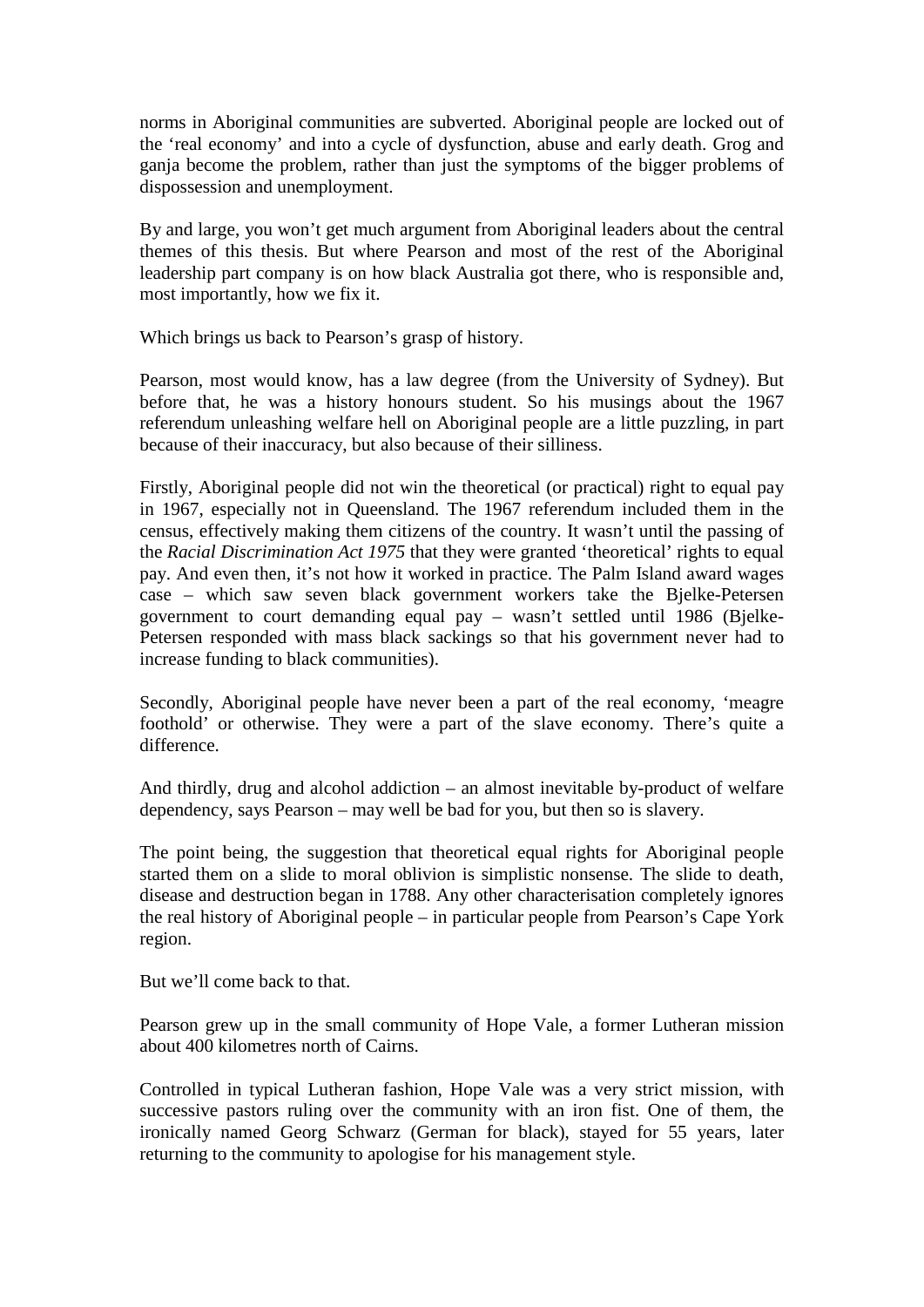Pearson missed most of it (and all of Schwarz's rule), having been born in 1965. But the Lutheran upbringing had a profound effect. After completing his matriculation at a boarding school in Brisbane, Pearson passed history and law in Sydney, before cutting his teeth on land rights with a stint at renowned Melbourne law firm Arnold Bloch Leibler. During university, Pearson founded the Cape York Land Council, which later afforded him a key role as one of the negotiators around the *Native Title Act 1993* that followed the Mabo High Court win. Although Pearson was a rising star in the black rights set at this time, most white Australians had never heard of him – nor Hope Vale for that matter.

He finally garnered mainstream attention in 1997 on the back of a stunning speech at the Australian Reconciliation Convention in Melbourne. The event played host, infamously, to a red-faced John Howard, who stood before hundreds of Aboriginal people banging his fist on the lectern and shouting at guests about the true history of a proud Australia. There were many dignified black responses that day, Pat Dodson's in particular. But none was as eloquent or as powerful as Pearson's:

It is a troubling business coming to terms with our history, both for Aboriginal people and for non-Aboriginal people. For our people, it is a troubling business because there's the imperative of never allowing anybody to forget the truths of the past, but being able as a community to rise above its demoralising legacy, and to reach for the future.

But it's also a challenge for non-Aboriginal Australia. A challenge to understand that in the same way as they urge pride in Gallipoli, and in Kokoda, and in many of these tragic aspects of the colonial past, and the national past, in the same way as you are able to urge contemporary pride in those events, can we as a community and as a nation also acknowledge the shameful aspects of that same past.

I don't think we in Australia, at this juncture, have the leadership to take us to reconciliation in 2001, regrettably.

It was the making of a man. But within three years, Pearson would embrace the very prime minister he'd trashed on a national stage.

His 'The Light on the Hill' speech three years later was seen by many black colleagues as a betrayal of the Aboriginal rights agenda. Pearson's solutions revolve primarily around government intervention and punitive responses to bad behaviour. It's all very, well, Lutheran. If a parent doesn't ensure their child goes to school, then Pearson advocates the government using whatever leverage to change the behaviour. If that parent is receiving welfare assistance, then it should be stopped.

Pearson doesn't like harm-minimisation programs either, which seek to prevent injury of drunk and drug-affected people rather than to stop them using. He's even criticised school breakfast programs. His theory: if you provide a free breakfast for kids, it becomes the social norm, and there's an ongoing expectation that the breakfast will be free. So Pearson's solution is to provide the program but charge the parents for the child's breakfast, and to do so as a mandatory deduction from their fortnightly Centrelink entitlement.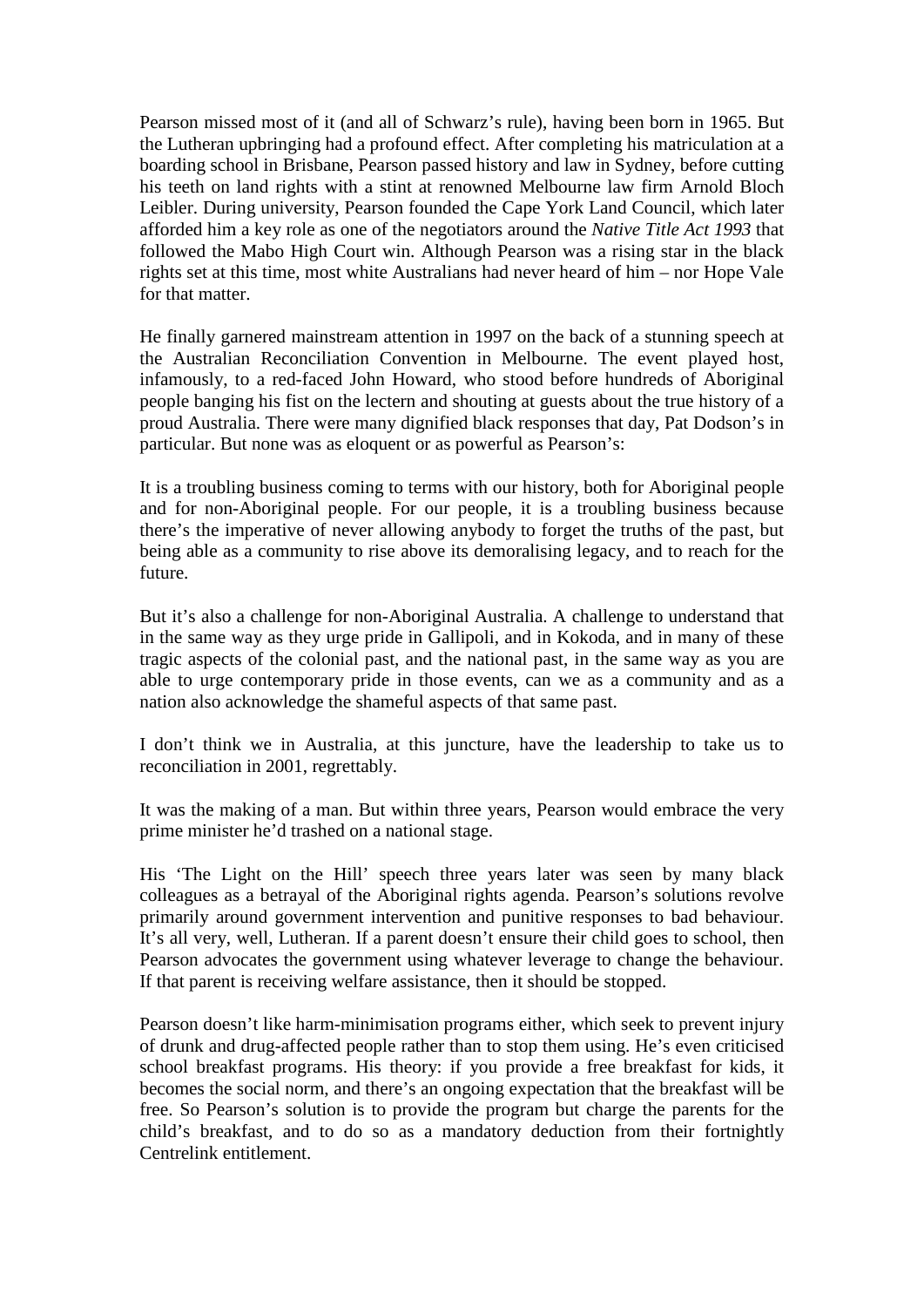More broadly, Pearson doesn't – as he says himself – like the solutions put forward by 'progressives'. What he does like are precisely the same policies governments were advancing in the early 1900s: government control and intervention in black lives – the same policies his Lutheran masters pursued.

And he's using the same justification to push for  $it$  – the need to save the children.

Pearson stands accused of many sins within Indigenous affairs. Critics claim that he plays to the rednecks. He's also regularly accused of cherry-picking from the past, particularly when there's an opportunity to target 'progressive thinking'. The facts sometimes get in the way, so Pearson leaves them out.

From his 'The Light on the Hill' speech:

Take for example the problem of Indigenous imprisonment. Like a broken record over the past couple of decades we have been told that 2 per cent of the population comprise more than 30 per cent of the prison population. The situation with juvenile institutions across the country is worse. Of course these are incredible statistics. The progressive response to these ridiculous levels of interaction with the criminal justice system has been to provide legal aid to Indigenous peoples charged with offences. The hope is to provide access to proper legal defence and to perhaps reduce unnecessary imprisonment. To this day, however, Aboriginal victims of crime – particularly women – have no support: so whilst the needs of offenders are addressed, the situation of victims and the families remains vulnerable. Furthermore, it is apparent that this progressive response – providing legal aid support services – has not worked to reduce our rate of imprisonment.

The rate has never been 30 per cent (it's closer to 20 per cent). But regardless, Pearson's argument could be straight out of the mouth of Alan Jones, albeit presented with a little more sophistication. He's suggesting that the only response to black crime has been to help black criminals, while ignoring black victims – the women and children.

The claims are populist, cheap and, of course, complete rubbish.

Aboriginal legal aid has been grossly underfunded since the early 90s. Indeed, it received its first boost in funding in more than fifteen years at the federal budget handed down in May. But, a paucity of resources aside, to suggest that legal aid was the only 'progressive' response to Aboriginal incarceration is utterly ridiculous.

The Royal Commission into Aboriginal Deaths in Custody handed down 339 recommendations, including calls for improved housing and infrastructure. Seventeen of the recommendations related to self-determination. The problem is that the promised response by government never came. How that is the fault of 'progressive thinking' is anyone's guess.

The most consistent criticism you will hear of Pearson from Aboriginal people, however, is that he speaks for other people's country. He has an unfortunate habit of endorsing one-size-fits-all solutions for Aboriginal people in other parts of the nation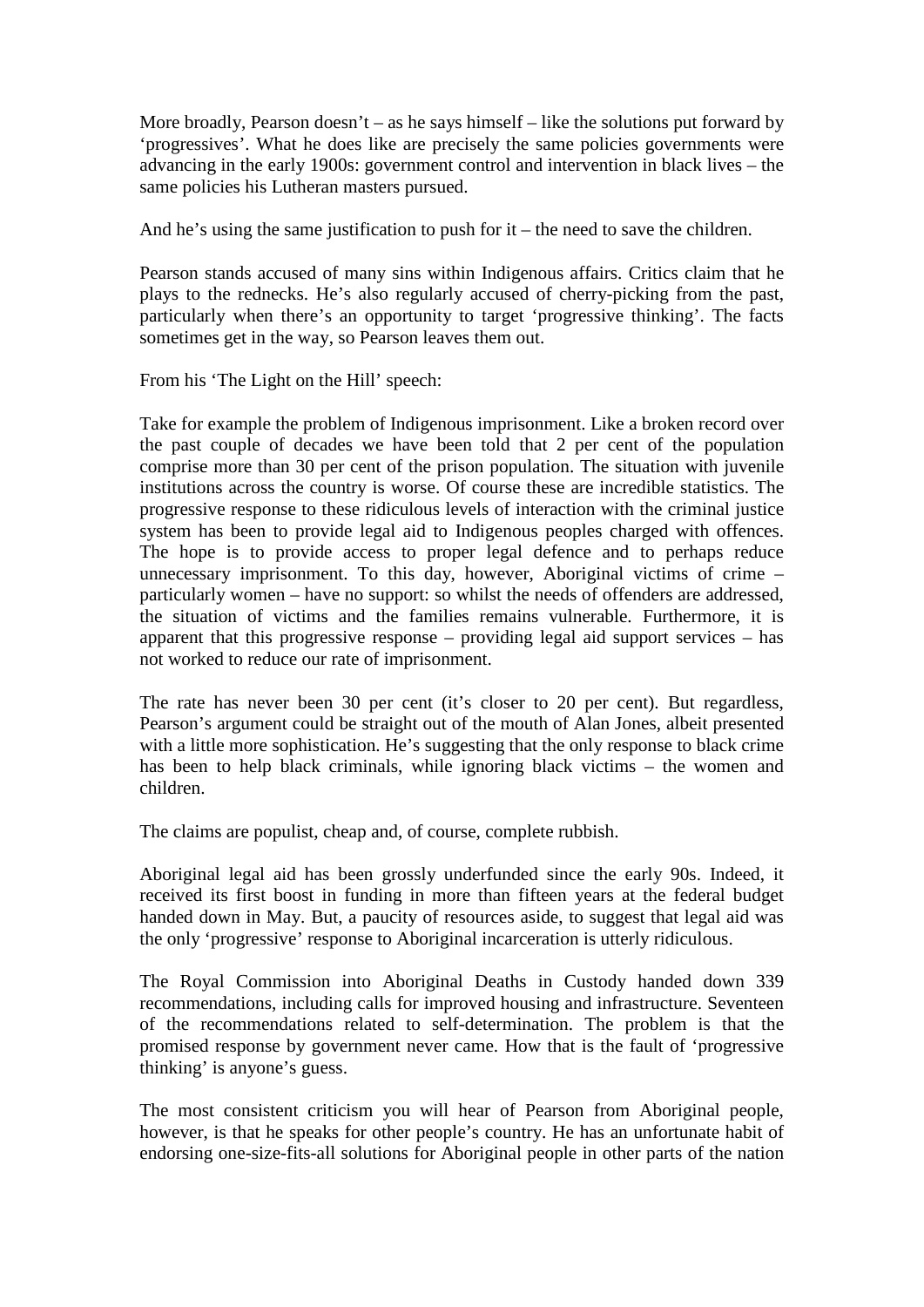if the political winds suit, although he doesn't necessarily believe that what is good for the goose is good for the gander.

When the federal Opposition floated the idea in 2008 of extending the Northern Territory intervention – a policy that Pearson backed – into Queensland, Pearson was apoplectic. He told media that it would ruin the reforms already underway in Cape York. Those reforms, interestingly, were far less punitive than the ones Pearson was backing under the intervention.

In July 2007, a month after Indigenous affairs minister Mal Brough sent in the army to remote Northern Territory communities, ABC's *Four Corners* reported on a program that Brough was planning to unveil in Hope Vale with Pearson. The trial, which involved committing to sending your children to school, was voluntary, with people rewarded for good behaviour by access to new housing.

By contrast, Aboriginal people living under the Northern Territory intervention had their land summarily seized, regardless of their behaviour.

Pearson was the first and most important black leader to lend his name to the Northern Territory intervention. It will haunt him for many years to come, because anytime a government proposes to spend a billion dollars – and that's what the intervention has cost so far – the public expects results.

Yet the Northern Territory intervention – modelled, say Pearson and Brough, on the Cape York reforms – has been an unmitigated disaster. A progress report released late last year by the Rudd government revealed that school attendance had actually dropped since the intervention was launched. But violence had increased, as had suicides. A \$670 million housing program that had expended almost \$150 million had provided no new housing. And there was no evidence of widespread sexual abuse of Aboriginal children, the very reason for the intervention in the first place.

New Indigenous affairs minister Jenny Macklin tried to claim one positive – the compulsory income management regime, which Pearson had particularly lauded, was working well. The consumption of fresh fruit and vegetables, we were told, was through the roof.

But a report compiled for the federal government by the Menzies School of Health Research showed Macklin's claims were bunkum: there was no evidence of an increase in the consumption of fresh food under the intervention. Quite the contrary, there was substantial evidence of an increase in the sale of junk food.

Unfortunately, things aren't much better in Cape York. Last year, the Centre for Aboriginal Economic Policy Research at the Australian National University released a groundbreaking study entitled 'Ranking regions: Revisiting an index of relative Indigenous socioeconomic outcomes'. Author Dr Nicholas Biddle ranked Aboriginal populations around the nation according to their relative disadvantage, based on employment, housing and educational data from the 2001 and 2006 censuses.

Biddle was able to paint a picture of how communities fared over the ensuing five years. Under Pearson's leadership, the community of Hope Vale went backwards,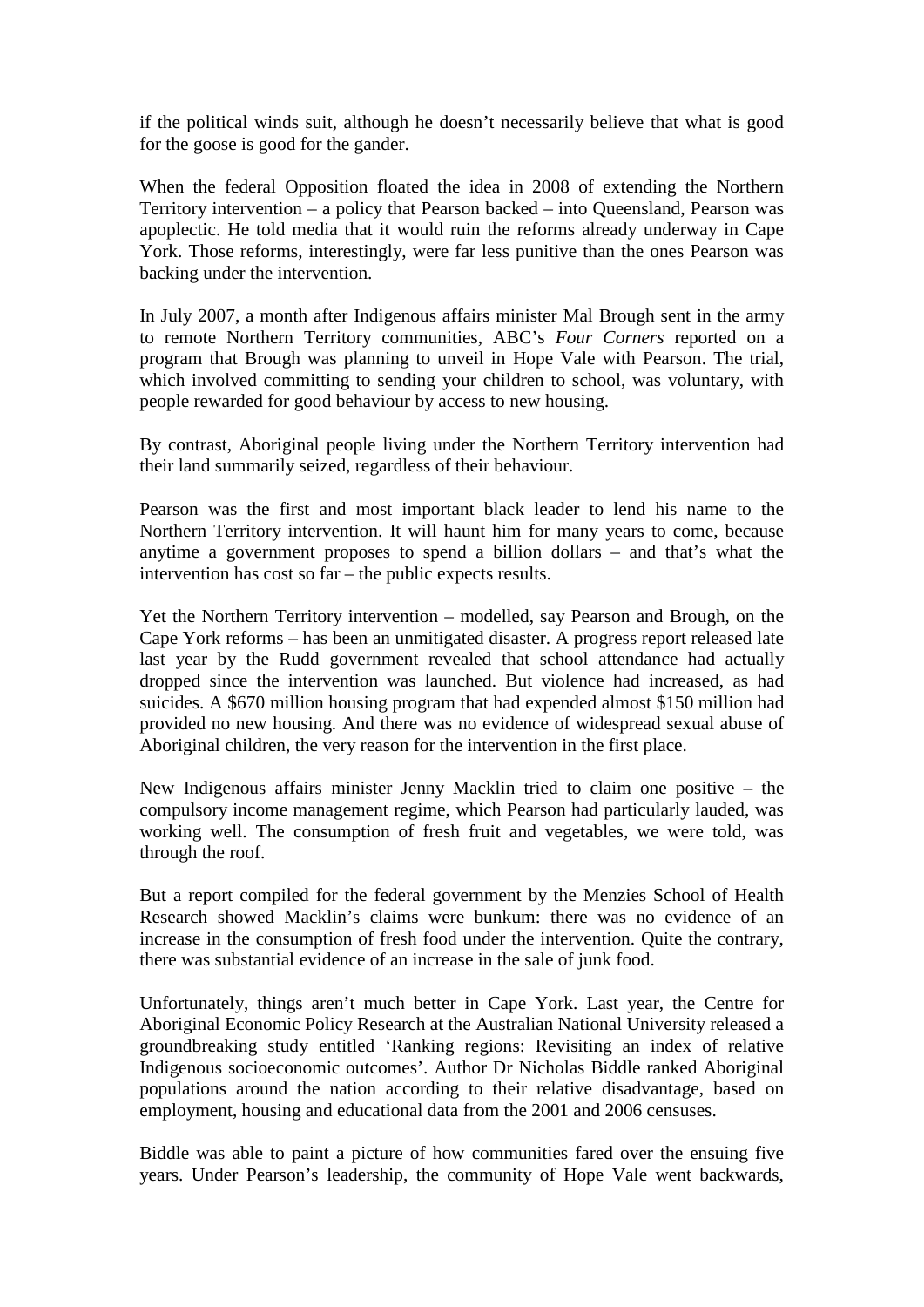from a ranking of 378 in 2001, to 426 in 2006. That's despite millions of dollars in additional funding pouring into Cape York, thanks in no small part to the powerful advocacy of Pearson.

And there are other complications with Pearson outcomes.

For a little over a year, a trial has been underway in four Cape York communities – Aurukun, Mossman Gorge, Coen and Pearson's home town of Hope Vale. A key part of the trial revolves around education and is overseen by a new Pearson-inspired body, the Family Responsibilities Commission. The FRC is made up of a chief commissioner (a white magistrate) and local elders from across the region (twentyfour in total). One of the FRC's key jobs is to help get kids to school. It does this by collaring parents when a child racks up more than three unexplained absences from school in a single term. The commission has the power to restrict the parents' access to their welfare entitlements, although in practice it prefers to refer people to social services. Punitive action is seen as a last resort.

Late last year, school attendance at Aurukun jumped from an average of 37 per cent to 63 per cent. At Mossman Gorge it increased from 61 per cent to 82 per cent. An ebullient Pearson told ABC radio: 'I am very pleased with the increased rate of school attendance and the general progress that the Family Responsibilities Commission is making.'

But there were a few hitches.

At Hope Vale attendance actually dropped by less than 1 per cent (to around 86 per cent). At Coen it was down from 97 per cent to 94 per cent. Pearson dismissed the figures on the basis that attendance was already above the state average and that the community was very small, so relatively few absences could skew the results.

But if Coen was above the state average, why hold the trial there? And it's noteworthy that Pearson dismisses the Coen figures on the grounds the sample is too small, but embraces the Mossman Gorge results. Mossman Gorge is even smaller than Coen.

Fiddle aside, the results at Aurukun – a population of around  $1000$  – are irrefutably impressive.

But, of course, there's another hitch.

While Pearson's trial has been running in Aurukun, Dr Chris Sarra, a respected Aboriginal educationalist, has also been working with the local school. Sarra has a history of spectacular and unparalleled gains in school attendance – while he was principal of the school at Cherbourg, a tough Aboriginal community in south-east Queensland, he cut absenteeism rates by 94 per cent. And he was having none of Pearson's very public victory lap.

'If you focus on Aurukun, there are serious questions there about whether the improvement in attendance is the result of welfare reforms or whether it's the result of the injection or the investment in quality leadership and quality teaching that's occurred there,' Sarra told ABC Radio.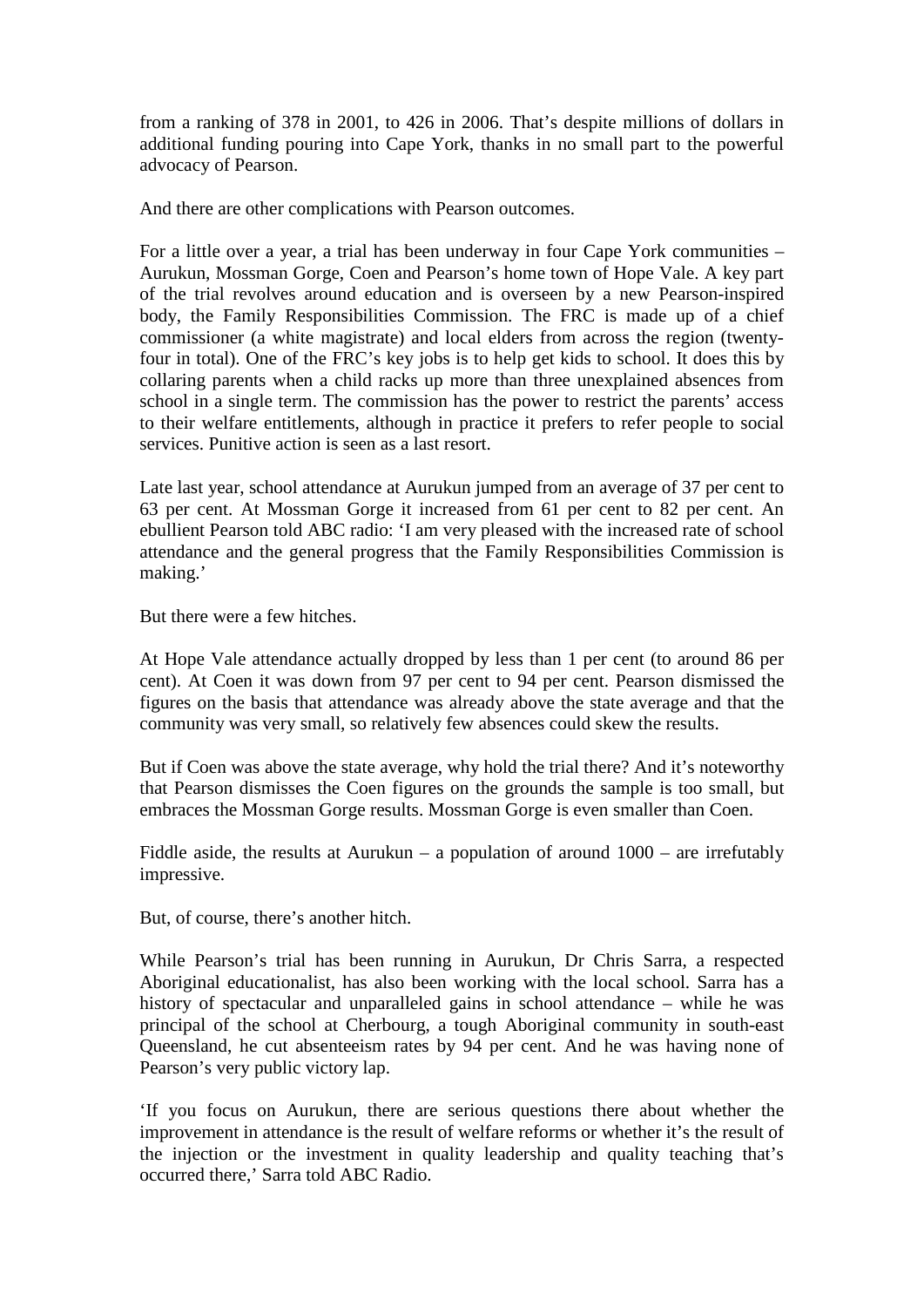'The stronger, smarter way is about … developing exciting school cultures that embrace the positive sense of Aboriginal student identity; it's about working collaboratively and respectfully with communities; it's about high expectations leadership for high expectations classrooms with high expectations teacher-student relationships.'

The jury is still out on the FRC trials, although the betting black man has his money on Sarra. Either way, the trials are far less punitive than Pearson has advocated in the past.

Whatever you think of Pearson's politics, it almost certainly doesn't match what Pearson thinks of Pearson's politics.

Since his transformation in 2000, Pearson has been asserting that he's not a conservative. Again, from his 'The Light on the Hill' speech: 'Much of my thinking will seem to many to indicate that I have merely become conservative. But I propose the reform of welfare, not its abolition.' And he was still running the line seven years later. Writing in the *Australian* in July 2007, Pearson says: 'My aim has been, as Dennis Glover wrote in *The Australian* yesterday, to "set higher standards for the Left" by critically examining the outcomes of ostensibly leftist policies.'

Pearson seems to be suggesting that he is above politics, that he transcends it. He seems to be saying, 'I'm not right-wing. I just happen to support the Northern Territory intervention. And I agree with compulsory income management. And I want to mine Cape York.'

It's obviously pretty silly stuff, but Pearson gets away with it because his politics and his process suits the missionary zeal of governments and media. Most of all, Pearson tells white Australia what they want to hear: we don't want to know that Aboriginal people are living short lives of misery and abject poverty, and that we're responsible for it. We want to hear that we're doing our best to save the unsaveables, and that the demise of Aboriginal people is really their own fault.

It plays out well on 'Struggle Street', and Pearson's political stocks soar. But, of course, he doesn't get away with it in the parts of our nation that are really struggling – Aboriginal communities.

And therein lies his biggest problem.

While I don't doubt for one second Pearson's love of his people or his genuine desire to save them from oblivion, I have major reservations about his ability. The problem for Pearson is surprisingly simple: he couldn't lead his way out of a wet paper bag.

Sarra, by contrast, is immensely popular among Aboriginal Australians. He achieved his remarkable results in Cherbourg without vast rivers of government funding, without media hype and without alienating the very people he was trying help. He did it simply by engaging with the community. By building pride. By leading.

Pearson has spent more than a decade trying to achieve the same thing by bludgeoning and lecturing, bullying and bulldozing. Too much stick, not enough